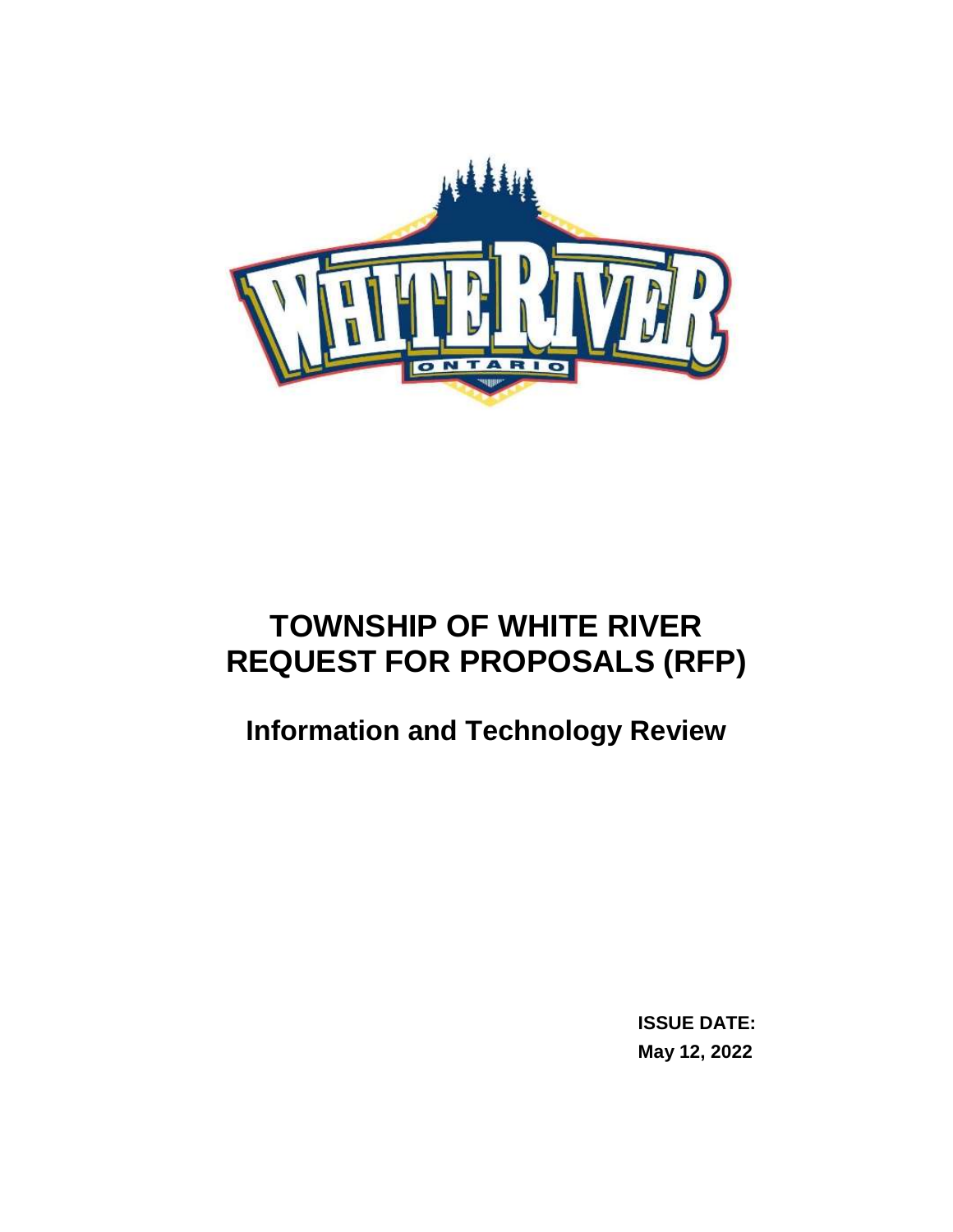#### <span id="page-1-0"></span>**OVERVIEW**

The Township of White River ("Township") is seeking proposals from qualified professional consulting firms to provide an information and technology review to ensure optimal performance, efficiency and maximized uptime of equipment and software of the Corporation of the Township of White River.

In this Request for Proposal ("RFP"), entities that submit Proposals are referred to as "Proponents" and the entity that is selected in accordance with this RFP is referred to as the "Successful Proponent".

#### <span id="page-1-1"></span>**CLOSING DATE AND TIME**

The Township will accept receipt of written Proposals until **Friday, June 17, 2022 at 2:00 p.m.** local time.

Notwithstanding any other provision of this RFP, this RFP is not an offer to enter into either a bidding contract (often referred to as "Contract A") or a contract to carry out the Contract (often referred to as "Contract B"). Neither this RFP nor the submission of a Proposal by a Proponent shall create any contractual rights or obligations whatsoever on either the Proponent or the Township, nor shall it create any legal rights or duties applied to a formal "Contract A" bidding procurement process. No legal relationship or obligation regarding the procurement of any good or service shall be created between the Proponent and the Township until the successful negotiation and execution of a written contract with the Successful Proponent.

#### <span id="page-1-2"></span>**CLOSING LOCATION**

102 Durham Street, White River, ON P0M 3G0

#### **\*\*PLEASE NOTE, THE ONLY COURIER SERVING WHITE RIVER DAILY IS PUROLATOR COURIER\*\*. CANADA POST IS ALSO DAILY.**

#### <span id="page-1-3"></span>**CONTACT INFORMATION**

Julie Roy Ward, CAO/Clerk/Treasurer Township of White River P.O. Box 307, 102 Durham St. White River, Ontario P0M 3G0 Phone: (807) 822-2450 x. 206 Fax: (807) 822- 2719 Email: [cao@whiteriver.ca](mailto:cao@whiteriver.ca)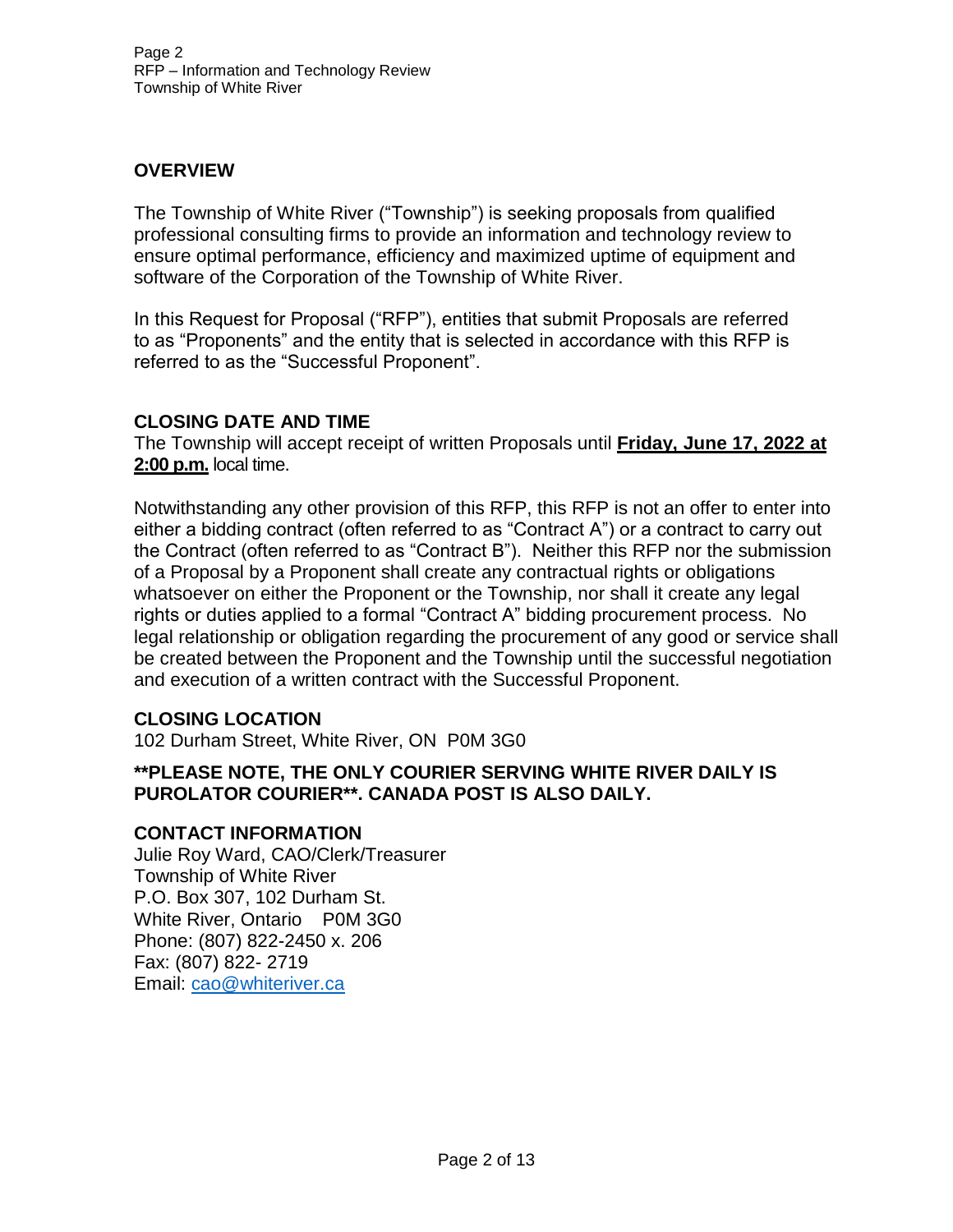# **CONTENTS**

| $\mathbf 1$ .    |                                                               |  |
|------------------|---------------------------------------------------------------|--|
| 2.               |                                                               |  |
| 3.               |                                                               |  |
| $\overline{4}$ . |                                                               |  |
| 5.               |                                                               |  |
| 6.               | MUNICIPAL FREEDOM OF INFORMATION & PROTECTION OF PRIVACY ACT6 |  |
|                  |                                                               |  |
|                  |                                                               |  |
|                  |                                                               |  |
| a.               |                                                               |  |
| b.               |                                                               |  |
| c.               |                                                               |  |
| d.               |                                                               |  |
| е.               |                                                               |  |
| f.               |                                                               |  |
| 1.1.             |                                                               |  |
|                  |                                                               |  |
|                  |                                                               |  |
|                  |                                                               |  |
|                  |                                                               |  |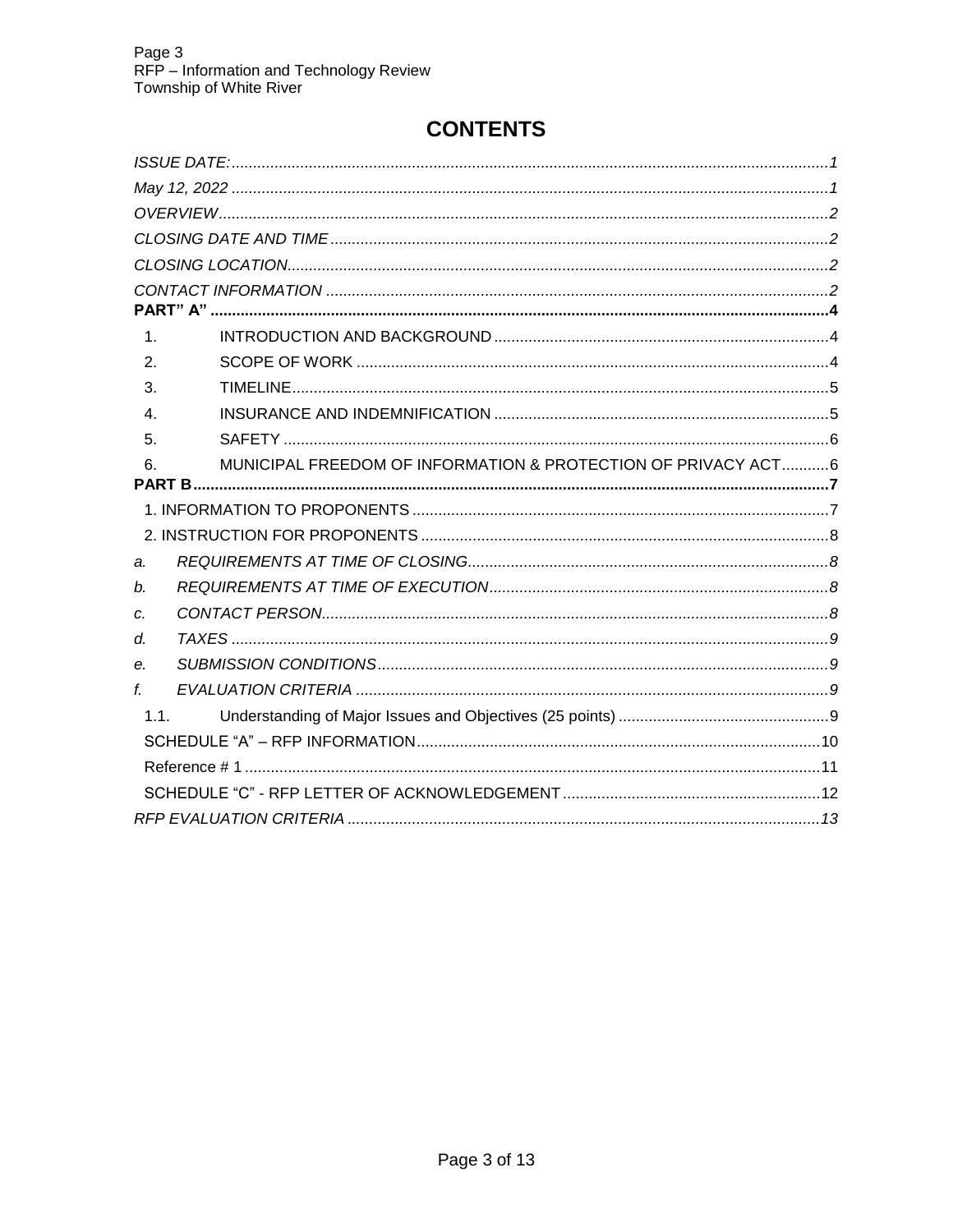#### <span id="page-3-0"></span>**PART" A"**

#### <span id="page-3-1"></span>**1. INTRODUCTION AND BACKGROUND**

The Township of White River ("Township") is seeking proposals from qualified professional consulting firms to provide an Information and Technology ("I.T.") Review to ensure optimal performance, efficiency and maximized uptime of equipment and software of the Corporation of the Township of White River.

Located in the Algoma District on Highway 17 roughly halfway between Sault Ste. Marie and Thunder Bay, the Township of White River is a small, rural community with a population of approximately 900 people. Governed by a Mayor and four (4) Councillors, the birthplace of Winnie the Pooh, is a single-tier community responsible for providing a wide range of services and programs, both mandatory and discretionary. Things such as policing and social services are outside the scope of the project as they are provided for regionally or provincially. The Fire Department, funded through the Township, is comprised of "volunteer" positions. This leaves basic services such as roads, water & wastewater (contracted to the Ontario Clean Water Agency), recreation, library, cemetery, landfill and the like, the responsibility of the Township.

The Township is seeking proposals from a third party service provider, herein referred to as the Proponent, to provide professional consulting services as described in this document. The Township seeks a contract to provide a review of our current I.T. service level related to equipment/hardware, software and day to day support including all aspects of day to day I.T. operations, with the goal determining current hardware, software and service levels to find added value and increase efficiency.

#### <span id="page-3-2"></span>**2. SCOPE OF WORK**

- 2.1 The Proponent will be responsible for providing a high-level assessment of the Township's information and technology investigating and making recommendations on the following:
	- Existing infrastructure inventory (Hardware, Software and Service Level);
	- Infrastructure needed to meet company objectives;
	- Required additions or changes;
	- Comparisons of alternatives;
	- Strategic and tactical recommendations.
		- Recommendations for each process, skill, and technology area with a suggested plan that takes into account COVID-19, improved safety protocols, including improving work from home measures.
		- Estimated cost and implementation time for each recommendation and alternative.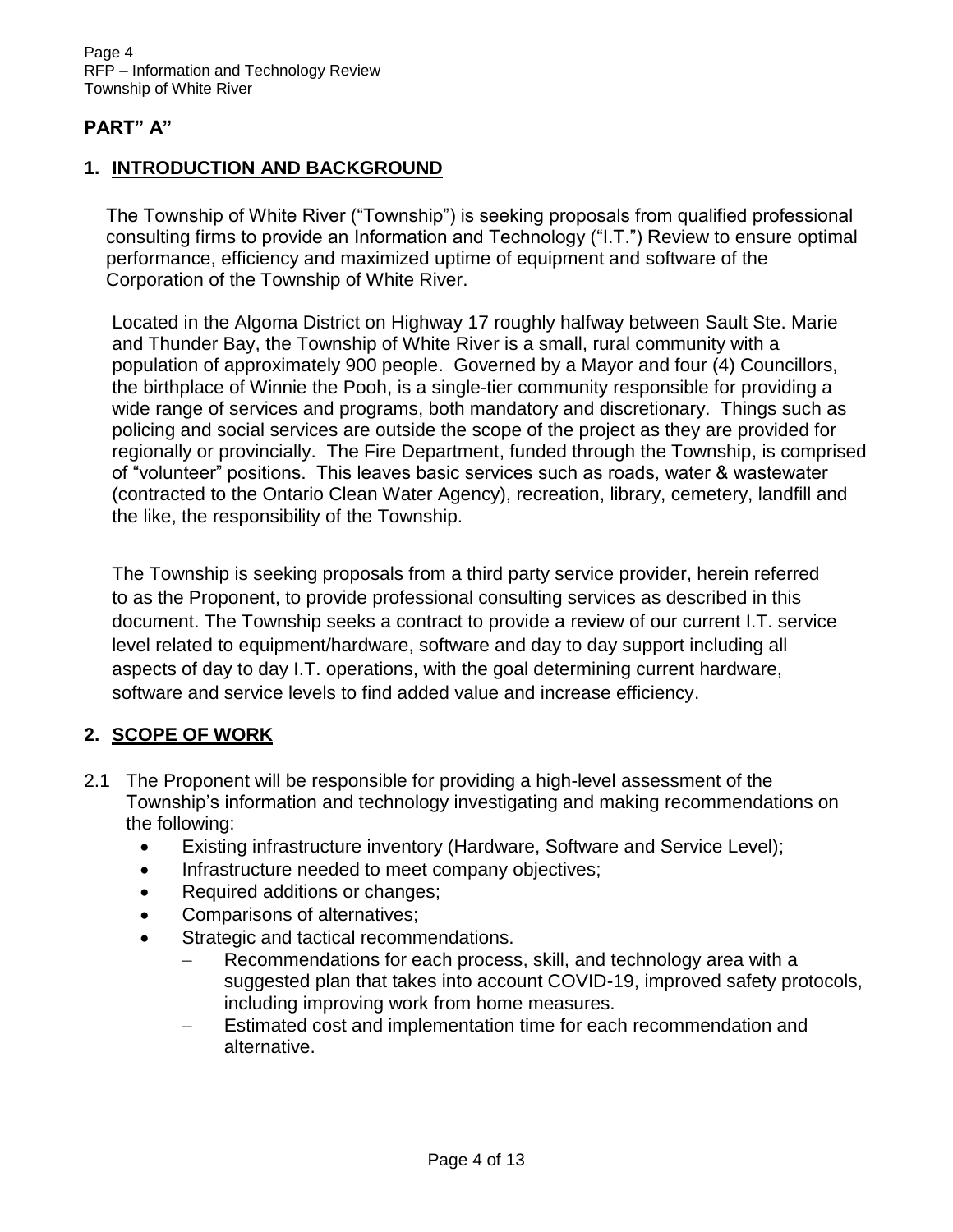- 2.2 The Proponent shall undertake the following:
	- a) Conduct an infrastructure review and assessment of existing hardware and software, including identifying current efficiencies and future needs against continually evolving software application requirements;
	- b) Develop a plan to upgrade outdated IT infrastructure, including outdated hardware and software; Develop a plan to modernize council chambers by creating video conferencing capabilities and improve processes for data management, including a backup strategy; and
	- c) Develop a plan to implement data safety and security to address cyber security issues, improve data management processes to respond to cyber-attacks and upgrade cyber security/malware software.
	- d) Compile the Findings and recommendations in a Report to be submitted and presented to the Township of White River.

\*\*Such Assessment must be made while taking into consideration the Community Strategic Plan, the Township's current planning initiatives and the trends related to downloading of services and required reporting.

- 2.3 The report will summarize the Proponent's findings and identify specific actionable recommendations based on the analysis and findings that aim to identify cost savings and improved efficiencies. The report will include detailed explanations and calculations of identified potential quantifiable efficiencies and/or cost savings.
- 2.4 The recommended strategies and implementation plans provided must be fiscally responsible and mindful of the resource and staffing capacity limitations of the Township.

#### <span id="page-4-0"></span>**3. TIMELINE**

RFP Released: May 12, 2022 RFP Submission Deadline: June 17, 2022 Council Approval Selected Proponent: July 13, 2022 Project Kick Off: July 19 2022 Summary Presentation to Council: August 10, 2022 Final Documentation: August 19<sup>th</sup>, 2022.

#### <span id="page-4-1"></span>**4. INSURANCE AND INDEMNIFICATION**

The Successful Proponent shall, at its own expense, obtain and maintain until the termination of the contract and provide the Township with evidence of:

Comprehensive general liability insurance on an occurrence basis for an amount not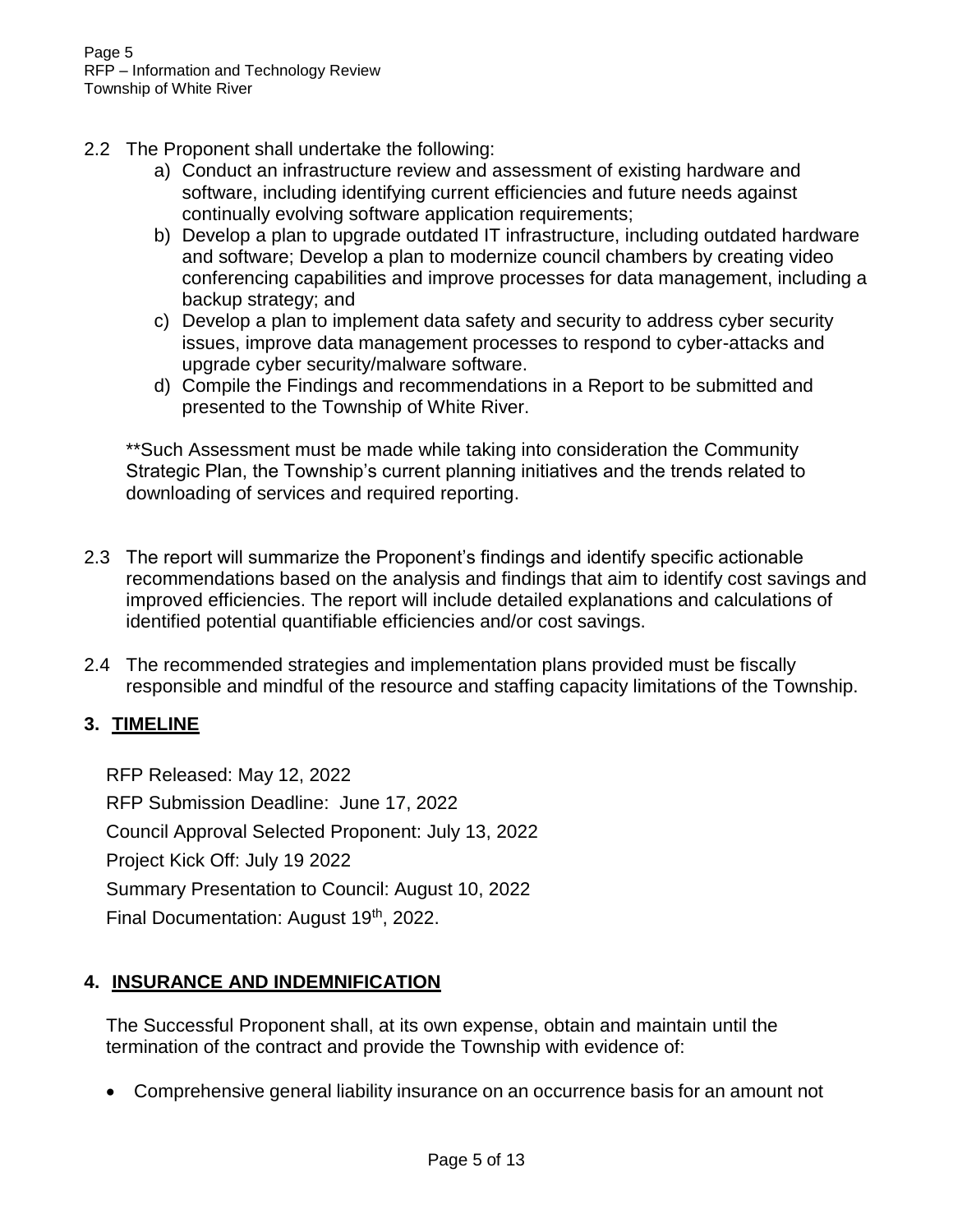less than Two Million (\$2,000,000.) dollars and shall include the Township as an "Additional Insured" with respect to the Proponent's operations, acts and omissions relating to its obligations under this Agreement, such policy to include personal injury, broad form property damage, contractual liability, owners' and contractors' protective, products and completed operations, contingent employers liability, crossliability and severability of interest clauses;

 WSIB Registration and coverage in accordance with the applicable regulatory requirements for the Successful Proponent and any worker that may be dispatched to undertake work on Township property, appropriate to the type and quantity of work proposed to be provided – see below for specific proof requirements.

The Successful Proponent shall not commence work until such time as evidence of insurance has been filed with, and approved by, the CAO/Clerk/Treasurer. The Successful Proponent shall further provide that evidence of the continuance of said insurance is filed at each policy renewal date for the duration of the contract.

The Successful Proponent shall indemnify the Township, its Councillors, employees, and/or agents from all damage, damages, losses, costs, claims, demands, actions, suits, or proceedings which may arise, directly or indirectly, as a result of the negligent, or wrongful acts, or omissions, of the Successful Proponent, its employees and/or agents in the performance, or purported performance, of any of its obligations under the Contract, whether or not such claims are initiated by third parties or arise between the parties.

# <span id="page-5-0"></span>**5. SAFETY**

The Successful Proponent shall comply with Provincial and local statutes; in particular, the Occupational Health & Safety Act and Regulations.

# <span id="page-5-1"></span>**6. CONFIDENTIALITY**

Information for this RFP is collected under the authority of the *Municipal Freedom of Information and Protection of Privacy Act* (the "Act") and is subject to the Act. RFP documents (including all attachments and appendices) may not be used for any purpose other than the submission of a proposal. By submitting a proposal, the proponent agrees to public disclosure of its contents subject to the provisions in relation to the Municipal Freedom of Information and Protection of Privacy Act. Anything in the submission that the Proponent considers to be "personal information" or "confidential information" of a propriety nature should be marked confidential and will be subject to appropriate consideration of the Municipal Freedom of Information and Protection of Privacy Act as noted above.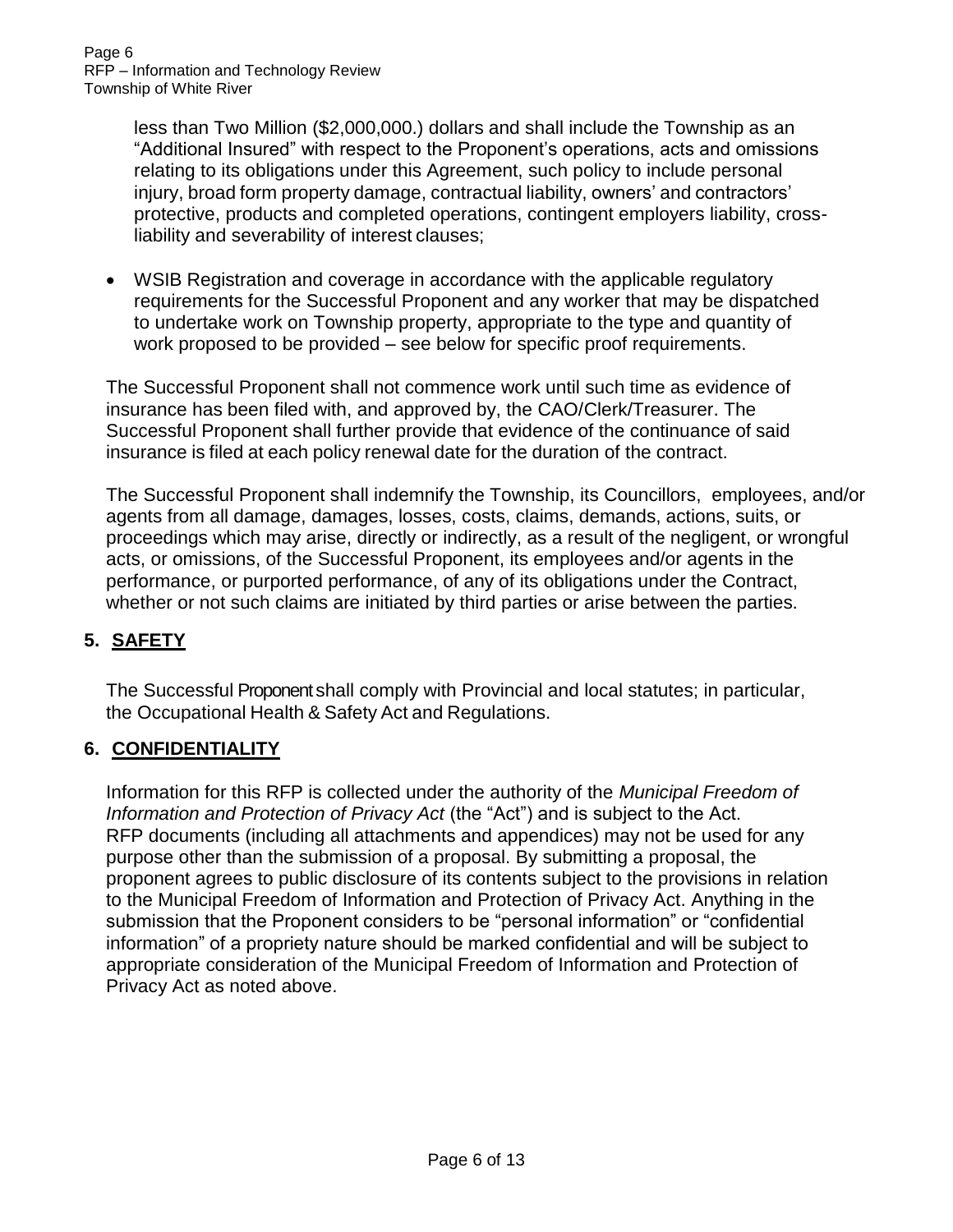# <span id="page-6-0"></span>**PART B**

#### <span id="page-6-1"></span>**1. INFORMATION TO PROPONENTS**

Proposals received by the Township later than the specified closing time will be returned unopened to the Proponent.

A Proponent who has submitted a Proposal may submit a further Proposal at any time up to the official closing time. The last Proposal received shall supersede and invalidate all Proposals previously submitted by that Proponent as it applies to this RFP.

A Proponent may withdraw a submitted Proposal at any time up to the official closing time by a letter bearing a signature and/or seal as in the original Proposal. Withdrawal requests received after the closing time will not be permitted.

In the event that only one Proposal is received at time of closing, the CAO/Clerk/Treasurer will either open or reject the Proposal. A rejected Proposal will be returned unopened to the Proponent. A decision to reissue the RFP will be made by Council.

Proposals are irrevocable for a period of sixty (60) days from date of RFP closing date.

The acceptance and award of the Contract and execution of an agreement or contract may be subject to approval by the Council of the Township of White River.

Questions on any part of this RFP must be referred to Julie Roy-Ward, CAO/Clerk/Treasurer.

The services of the Successful Proponent shall be performed to the satisfaction of the Township according to the details and Scope of Work as outlined in the Request for Proposals and for the amount agreed upon by the Parties. No additional monies shall be paid to the Successful Proponent for any additional work for which prior authorization has not been given in writing.

All documents generated through this project, electronic or otherwise, are the property of the Township of White River.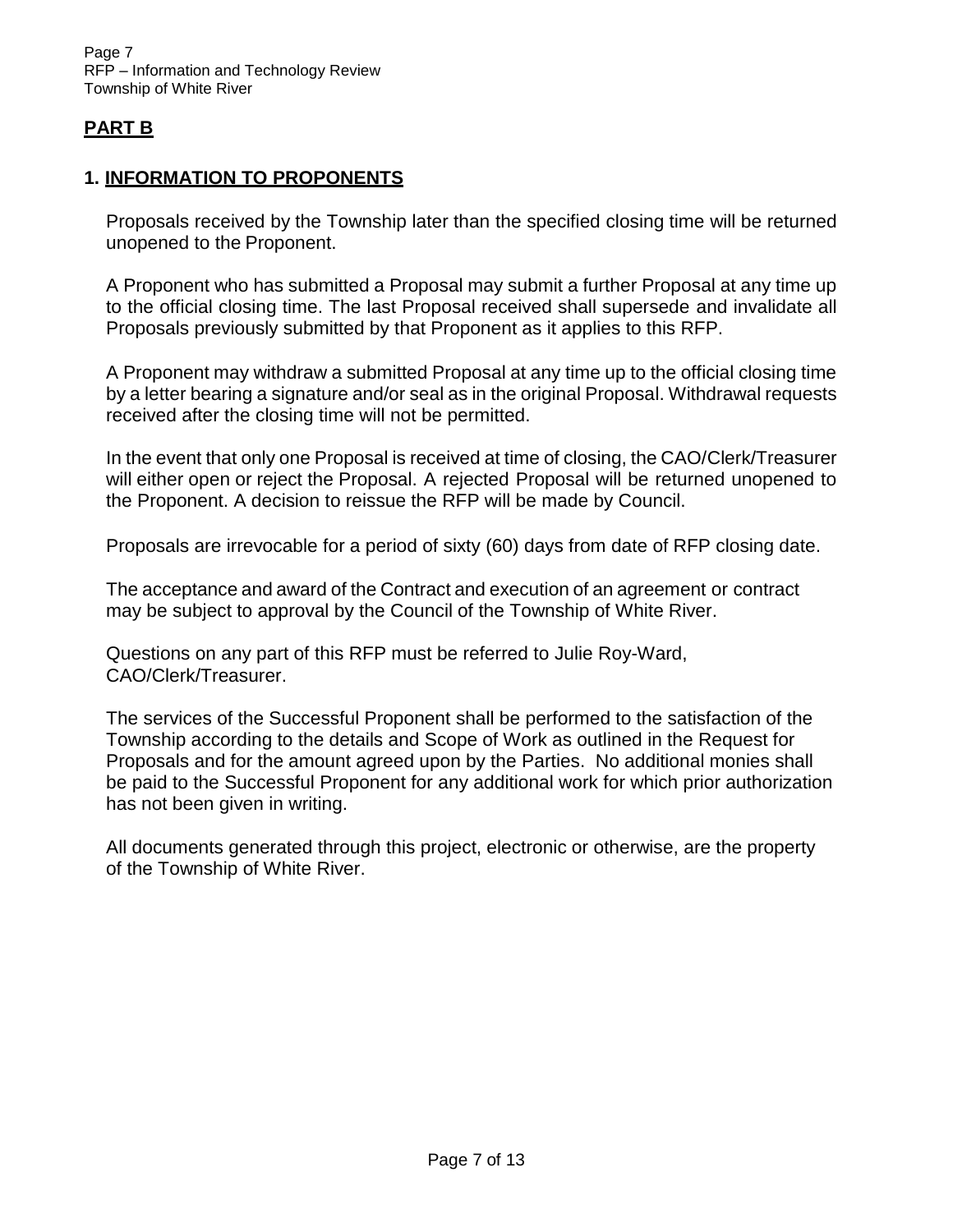#### <span id="page-7-0"></span>**2. INSTRUCTION FOR PROPONENTS**

#### <span id="page-7-1"></span>**a. REQUIREMENTS AT TIME OF CLOSING**

A complete Proposal shall include the following documents:

Schedule "A" - RFP Information Schedule "B" - References Schedule "C" - Letter of Acknowledgement

Method of Submission: Hard copy or Electronic (PDF) submissions titled "Information and Technology Review" submitted on or before June  $17<sup>th</sup>$ , 2020 at 2:00 pm.

Your proposal should include a demonstrable understanding of the scope and of the assignment. It is recommended that your submission not exceed twenty (20) single sided, letter size pages, minimum 11-point font, including spreadsheets, Gantt charts, tables, etc. which can be submitted in 11"x17" format, each counting for one (1) page. Pages over the twenty (20) page limit will not be considered.

All expenses incurred in the preparation and submission of the RFP are entirely the responsibility of the Proponent.

It is the Proponent's responsibility to ensure that their submission is complete and is delivered to the Municipality by the date and time indicated. Proposals submitted after the above noted time will not be considered.

#### <span id="page-7-2"></span>**b. REQUIREMENTS AT TIME OF EXECUTION**

Subject to an award of the Contract, the Successful Proponent is required to submit the following documentation in a form satisfactory to the Township for execution within ten (10) working days after being notified to do so in writing:

- **Certificate of Insurance**
- **W.S.I.B. Clearance Certificate**

If the Successful Proponent for any reason, defaults or fails in any matter or thing referred to under "Requirements at Time of Execution", the Township reserves the right to accept any other Proposal, cancel this RFP and issue a new RFP, or carry out the work in any way as the Township may, at its sole discretion, deem best.

#### <span id="page-7-3"></span>**c. CONTACT PERSON**

Additional information or clarification of any of the instructions or information contained herein may be obtained from Julie Roy-Ward, CAO/Treasurer, by email at [cao@whiteriver.ca.](mailto:cao@whiteriver.ca.)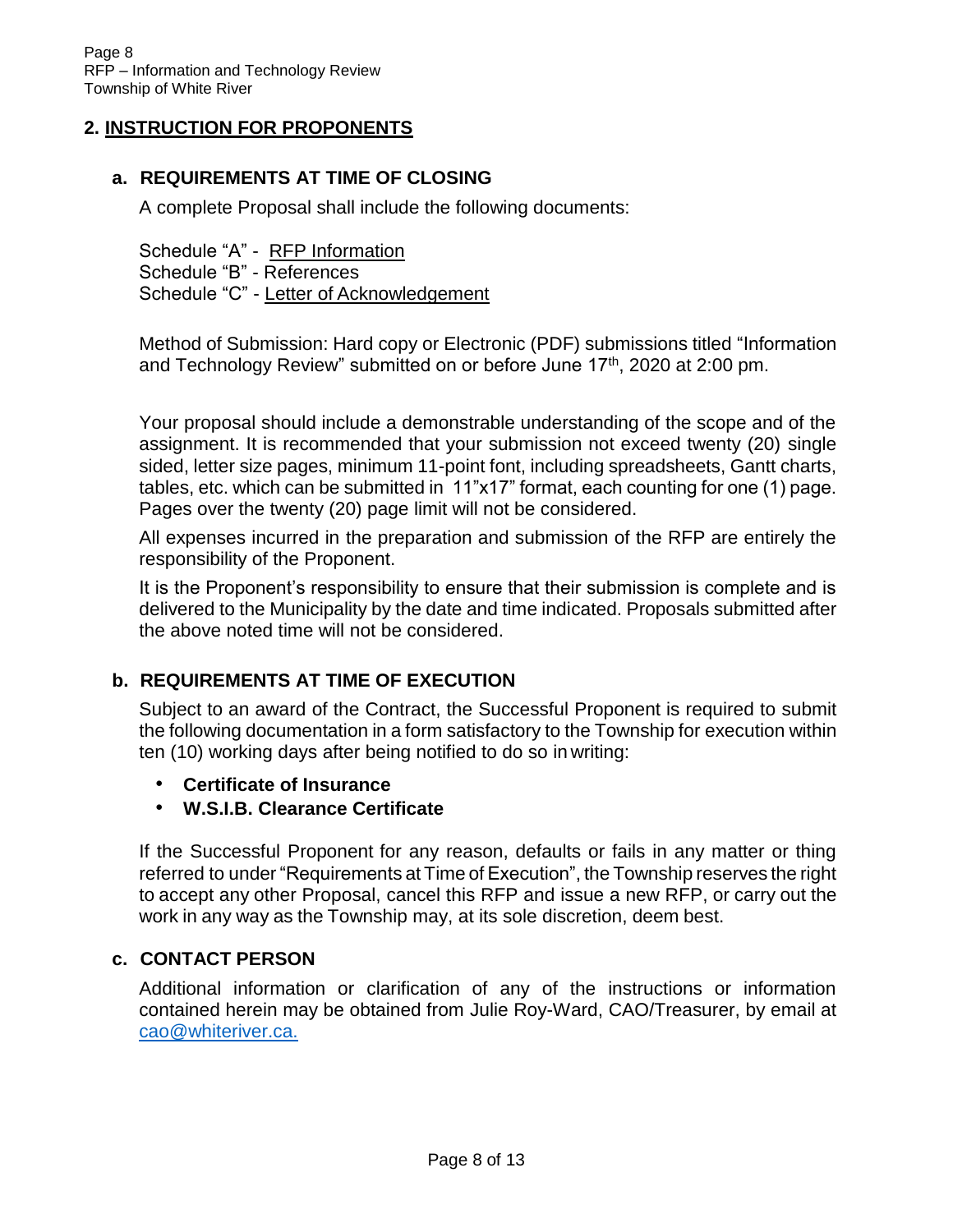#### <span id="page-8-0"></span>**d. TAXES**

All prices indicated in Proposals shall be quoted in Canadian Dollars. Harmonized Sales Tax (HST) must be shown separately from the price submitted in the Proponent's Proposal.

## <span id="page-8-1"></span>**e. SUBMISSION CONDITIONS**

- 1. The firm must be registered to conduct business in Ontario.
- 2. No payment will be provided for the preparation and submission of Proposals.
- 3. Final selection will be based upon an assessment of the merits of the Proposals submitted.
- 4. The Township of White River reserves the right to refuse the lowest or any proposal.
- 5. Should a Proponent find discrepancies or omissions from the RFP prior to the closing date, the Township of White River is to be contacted by email as soon as possible.

## <span id="page-8-3"></span><span id="page-8-2"></span>**f. EVALUATION CRITERIA**

#### *1.1.Understanding of Major Issues and Objectives (25 points)*

Describe your understanding of the assignment, including overall scope and objectives, noting any specific issues that may require extraordinary attention. NOTE: Responses that incorporate large blocks of text that have been copied directly from the RFP, or its supporting documents, will not be regarded as demonstrating an understanding of the requirements.

#### 1.2.Experience, Qualifications and Availability of Team Members (25 points)

Provide a brief corporate profile. Identify the Project Principal, Project Manager and key team members of the project team. Indicate the years of experience and working location in Ontario of the Proponent's Project Manager and key personnel. The role(s) of each team member should be clearly stated, along with their individual capabilities, qualifications, and experience, as these qualities relate to the stated role.

#### 1.3.Approach and Methodology (25 points)

Describe a clear work plan and schedule, using a Gantt chart and associated effort table, including a breakdown of the major tasks, dependencies, and the level of effort (in hours) of the individual team members, in sufficient detail to allow a complete understanding as to how and by whom the work is to be carried out.

#### 1.4.Financial Proposal (25 points)

The proponent(s) with the lowest total fixed price (excluding HST) will receive 25 points. Other proponents will receive pro-rated points according to the following formula: Proponent Grade = [Lowest Total Fixed Price/Proponents Total Fixed Price] x 25 points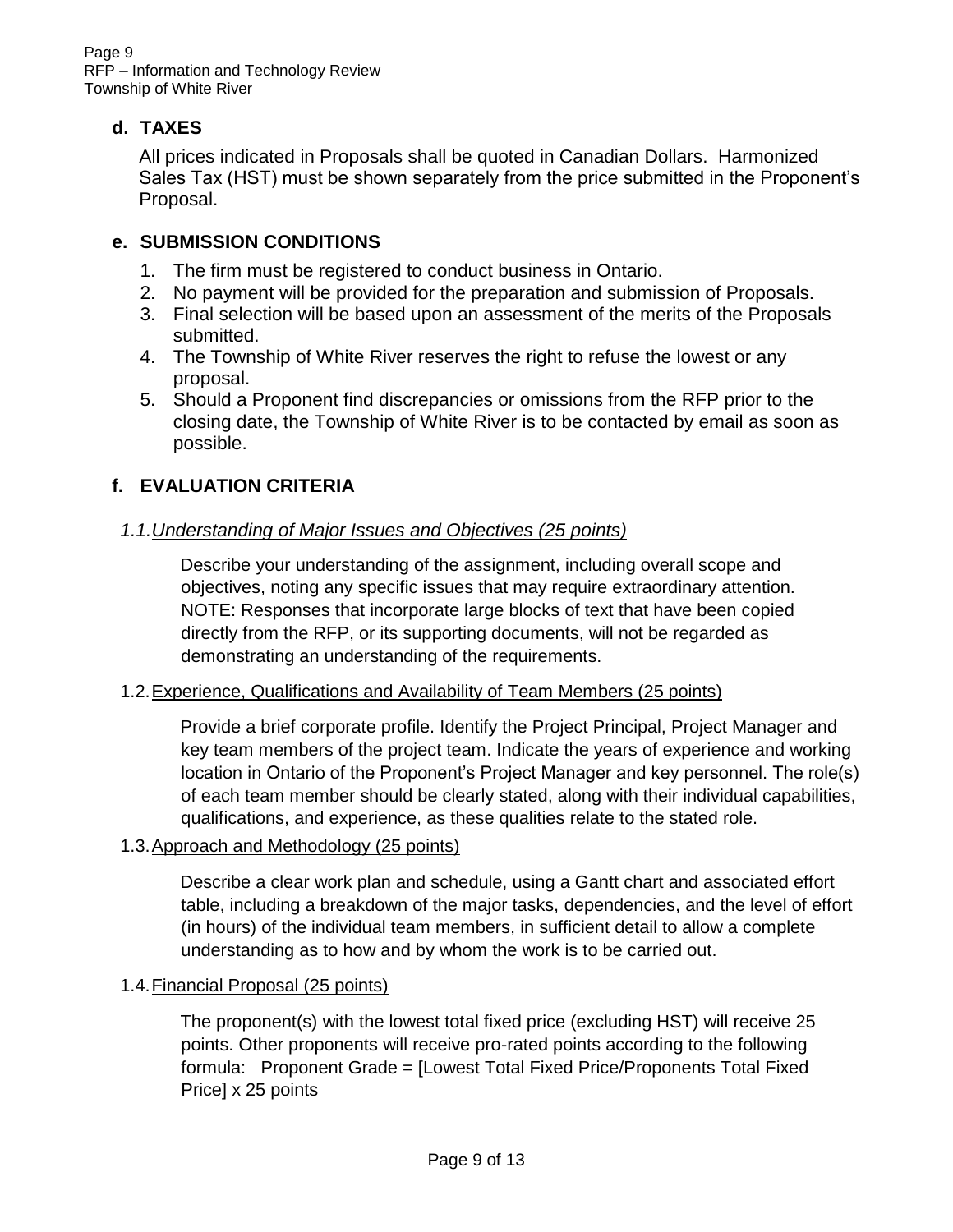<span id="page-9-0"></span> $\lceil$ 

# **SCHEDULES**

# **SCHEDULE "A" – RFP INFORMATION**

| We the representatives of the Company listed below having examined and read the proposal<br>documents for the Information and Technology Review as issued by the Corporation of the<br>Township of White River do hereby bid and agree to provide the services/products in<br>accordance with the Proposal/RFP. |  |  |
|-----------------------------------------------------------------------------------------------------------------------------------------------------------------------------------------------------------------------------------------------------------------------------------------------------------------|--|--|
| <b>COMPANY:</b>                                                                                                                                                                                                                                                                                                 |  |  |
| Address:                                                                                                                                                                                                                                                                                                        |  |  |
| Phone No.:                                                                                                                                                                                                                                                                                                      |  |  |
| Fax No.:                                                                                                                                                                                                                                                                                                        |  |  |
| Email:                                                                                                                                                                                                                                                                                                          |  |  |
| <b>Contact Person:</b>                                                                                                                                                                                                                                                                                          |  |  |
| On behalf of the COMPANY (signature of Authorized Person):                                                                                                                                                                                                                                                      |  |  |
| Owner:                                                                                                                                                                                                                                                                                                          |  |  |
| Position:                                                                                                                                                                                                                                                                                                       |  |  |
| Dated:                                                                                                                                                                                                                                                                                                          |  |  |
| Proposal Received on behalf of the TOWNSHIP OF WHITE RIVER                                                                                                                                                                                                                                                      |  |  |
| Julie Roy-Ward, CAO/Clerk/Treasurer                                                                                                                                                                                                                                                                             |  |  |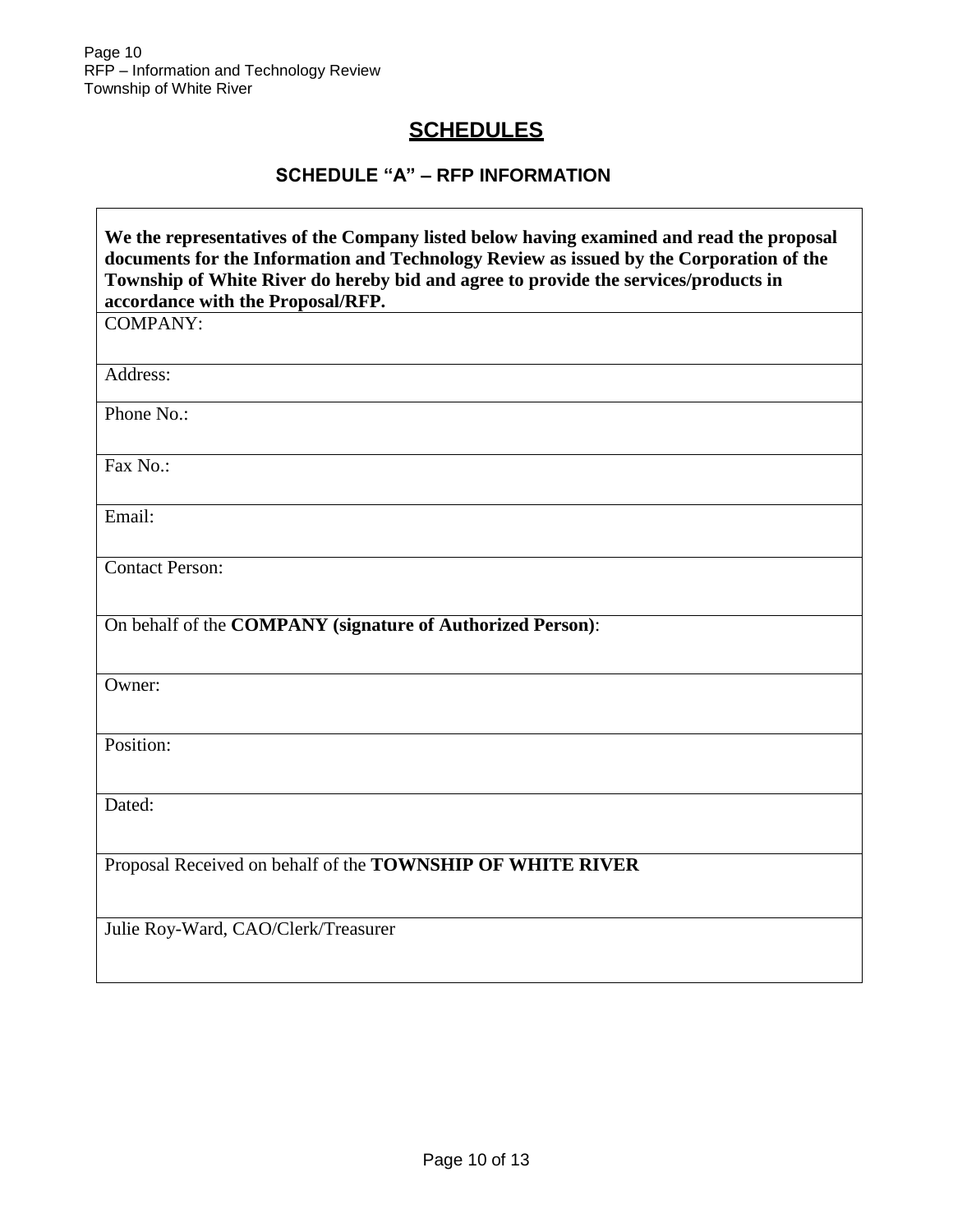## **SCHEDULE "B"- REFERENCES**

#### <span id="page-10-0"></span>**Reference # 1**

| Company Name:                    |  |
|----------------------------------|--|
| Company Address:                 |  |
|                                  |  |
| <b>Contact Name:</b>             |  |
| <b>Contact Telephone Number:</b> |  |
| Date Work Undertaken:            |  |
| Nature of Assignment:            |  |

#### **Reference # 2**

| <b>Company Name:</b>             |  |
|----------------------------------|--|
| <b>Company Address:</b>          |  |
|                                  |  |
| <b>Contact Name:</b>             |  |
| <b>Contact Telephone Number:</b> |  |
| Date Work Undertaken:            |  |
| Nature of Assignment:            |  |

#### **Reference # 3**

| Company Name:                    |  |
|----------------------------------|--|
| <b>Company Address:</b>          |  |
|                                  |  |
| <b>Contact Name:</b>             |  |
| <b>Contact Telephone Number:</b> |  |
| Date Work Undertaken:            |  |
| Nature of Assignment:            |  |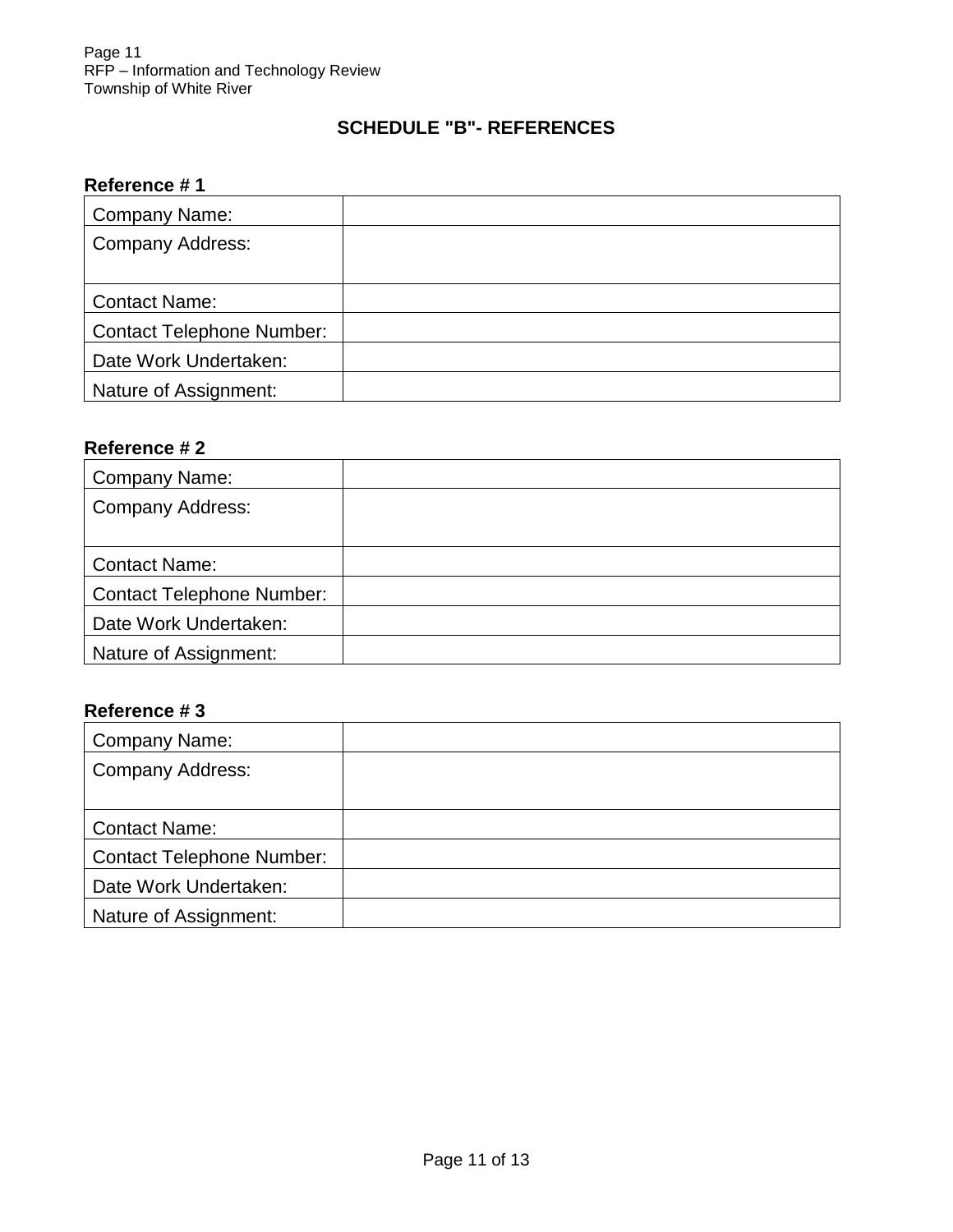#### **SCHEDULE "C" - RFP LETTER OF ACKNOWLEDGEMENT**

<span id="page-11-0"></span>I/We the undersigned have read the RFP documents and schedules and submit our firm Proposal to conduct a Comprehensive Service Delivery Review including Organizational & Compensation Review for the Township of White River and submit a final report by INFO, 2022.

|                                         | <b>AMOUNT</b>             | <b>HST</b> | <b>TOTAL</b> |
|-----------------------------------------|---------------------------|------------|--------------|
| <b>Study Cost</b>                       | \$                        | \$         | \$           |
| Meals, Travel &<br><b>Disbursements</b> | $\boldsymbol{\theta}$     | \$         | \$           |
| <b>Taxes</b>                            | $\boldsymbol{\mathsf{S}}$ | \$         | \$           |
| <b>TOTAL AMOUNT</b>                     | $\boldsymbol{\theta}$     | \$         | \$           |
| <b>Liability Insurance:</b>             |                           |            |              |
| Company:                                |                           |            |              |
| <b>Policy Number:</b>                   |                           |            |              |
| Coverage Amount: \$                     |                           |            |              |
|                                         |                           |            |              |